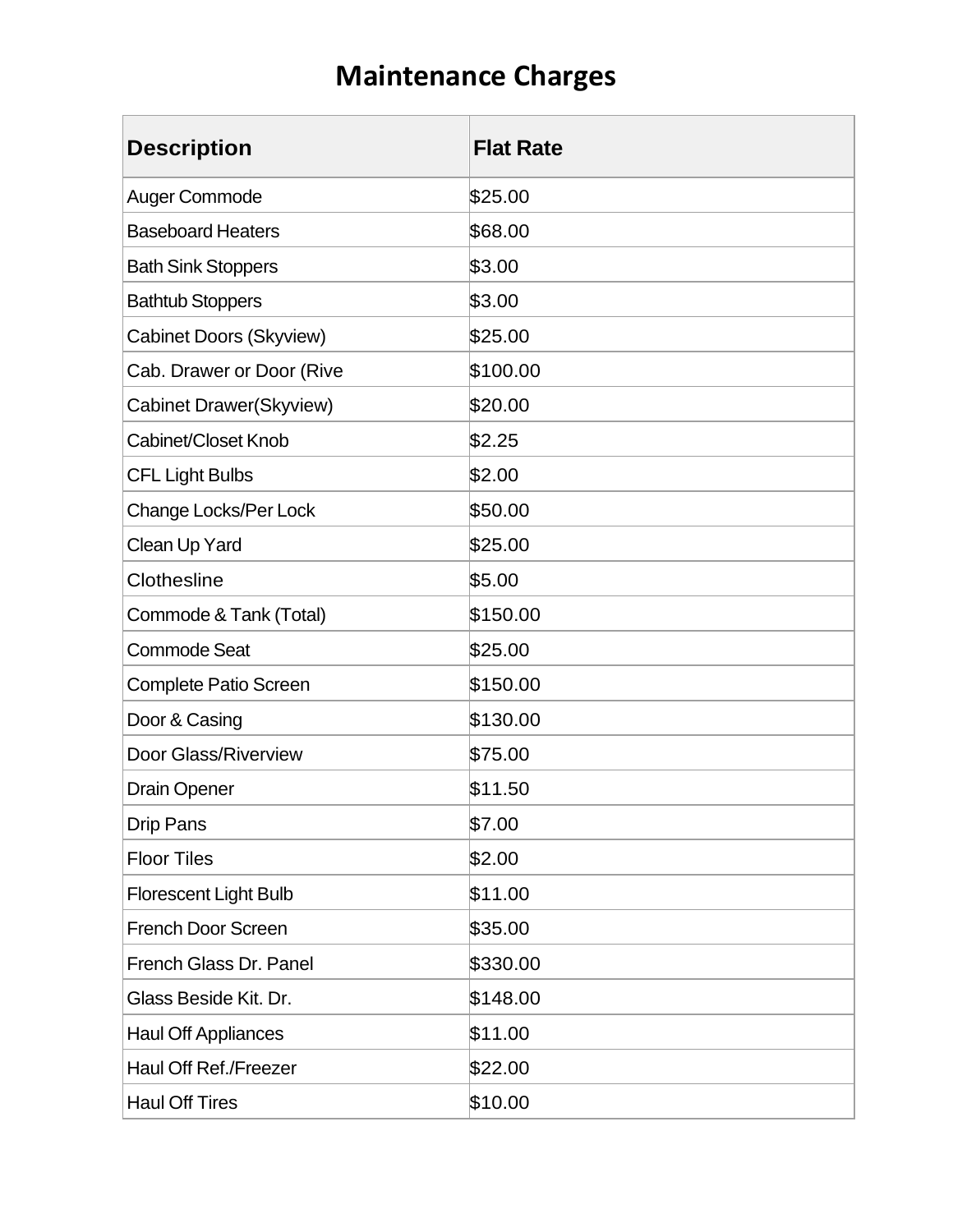| <b>Haul Off Trash/Full Load</b>  | \$50.00  |
|----------------------------------|----------|
| <b>Keys Made</b>                 | \$2.00   |
| <b>Kitchen Sink Stoppers</b>     | \$3.00   |
| <b>Light Bulbs</b>               | \$2.00   |
| <b>Light Fixtures</b>            | \$28.00  |
| Lt. Fixtures/3 Bdr. River        | \$100.00 |
| <b>Light Switch/Receptacle</b>   | \$2.00   |
| Medicine Cabinet w/Lights        | \$95.00  |
| Outside Lt. Fix. (Riverv)        | \$15.00  |
| Outside Lt. Fix (Skyview)        | \$15.00  |
| Paint -1 Bdr. (Early Move        | \$50.00  |
| Paint 2-Bdr. (Early Move)        | \$75.00  |
| Paint 3-Bdr. (Early Move)        | \$100.00 |
| Paint 4-Bdr. (Early Move)        | \$125.00 |
| Paint 5-Bdr. (Early Move)        | \$150.00 |
| Passage Door Locks               | \$13.00  |
| Patio Light Fix.-Skyview         | \$15.00  |
| <b>Replace Sink</b>              | \$171.00 |
| <b>Pull Commode</b>              | \$50.00  |
| <b>Reattach Door Pump</b>        | \$10.00  |
| <b>Refrigerator Clips</b>        | \$7.00   |
| <b>Refrigerator Glass Shelf</b>  | \$30.00  |
| <b>Refrigerator Handle</b>       | \$15.00  |
| <b>Refrigerator Shelf Strips</b> | \$67.25  |
| Refrigerator Veg. Bin            | \$50.00  |
| <b>Removal of Smoke Detector</b> | \$25.00  |
| <b>Removal of Broken Key</b>     | \$12.00  |
| Remove Wall Paper/Per Rm.        | \$50.00  |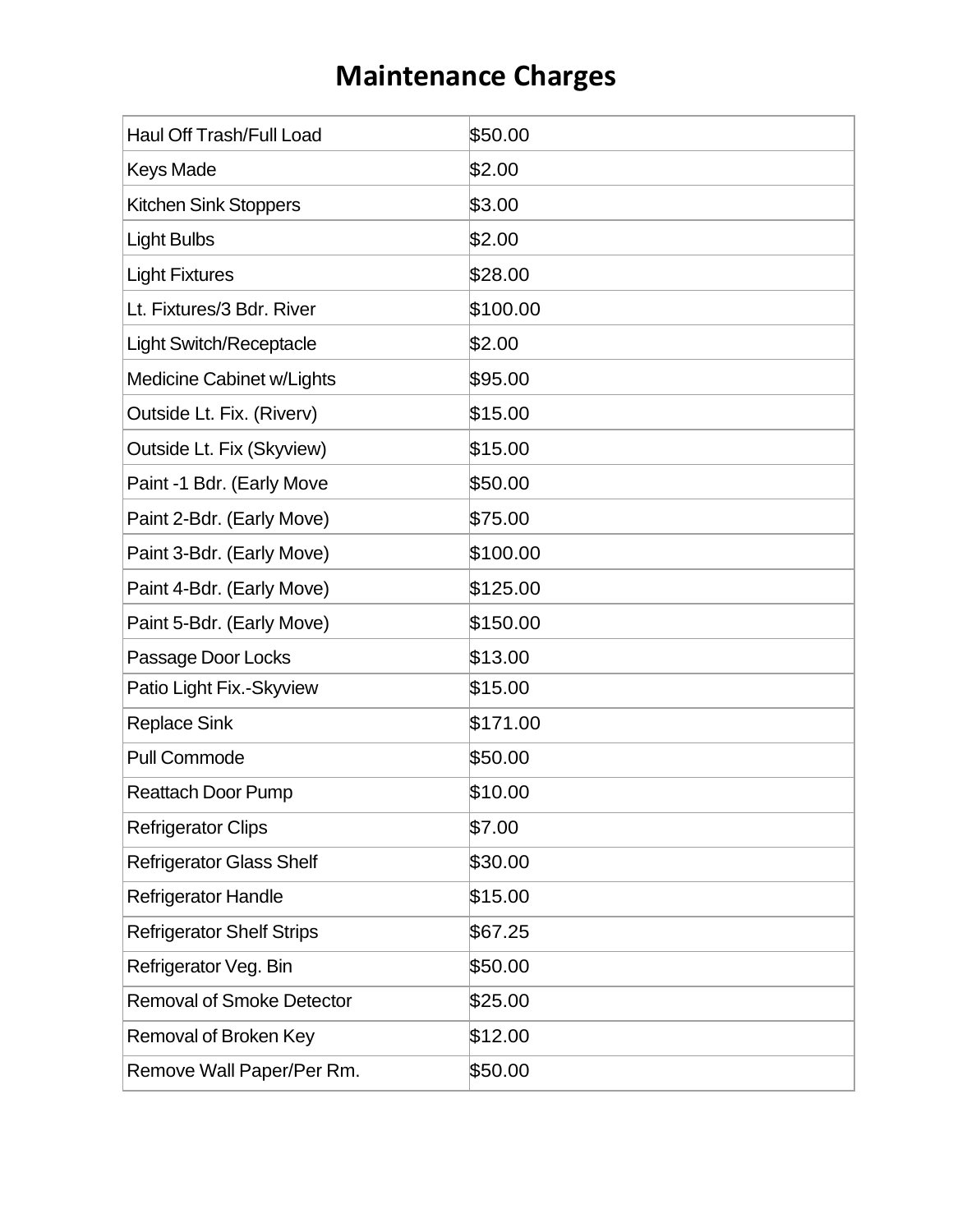| <b>Replace Stove Filter</b>     | \$12.00  |
|---------------------------------|----------|
| <b>Replace Large Stove</b>      | \$485.00 |
| Replace Range Hood              | \$126.00 |
| <b>Replace Refrigerator</b>     | \$652.00 |
| <b>Replace Small Stove</b>      | \$632.00 |
| <b>Roach Bombs</b>              | \$10.50  |
| <b>Screen Door Chain</b>        | \$5.00   |
| <b>Shower Head</b>              | \$20.00  |
| <b>Shower Rod</b>               | \$17.50  |
| <b>Smoke Detector Battery</b>   | \$5.50   |
| <b>Smoke Detector</b>           | \$18.25  |
| Soap Dish                       | \$7.00   |
| <b>Storm Door Handles</b>       | \$11.00  |
| <b>Storm Door Pump</b>          | \$21.50  |
| <b>Storm Door/Riverview</b>     | \$450.00 |
| <b>Stove Burner</b>             | \$35.50  |
| <b>Stove Handle</b>             | \$56.00  |
| <b>Stove Knobs</b>              | \$9.50   |
| <b>Stove Switch</b>             | \$39.00  |
| <b>Stove Terminal Block</b>     | \$11.75  |
| <b>Thermostat Knobs-Skyview</b> | \$20.00  |
| <b>Toilet Paper Holder</b>      | \$10.50  |
| <b>Toilet Paper Spool</b>       | \$3.00   |
| <b>Towel Racks</b>              | \$15.00  |
| <b>Unlock Door After Hours</b>  | \$35.00  |
| <b>Unstop Sinks &amp; Tubs</b>  | \$20.00  |
| <b>Window Glass/Riverview</b>   | \$120.00 |
| Window Glass/Skyview            | \$120.00 |